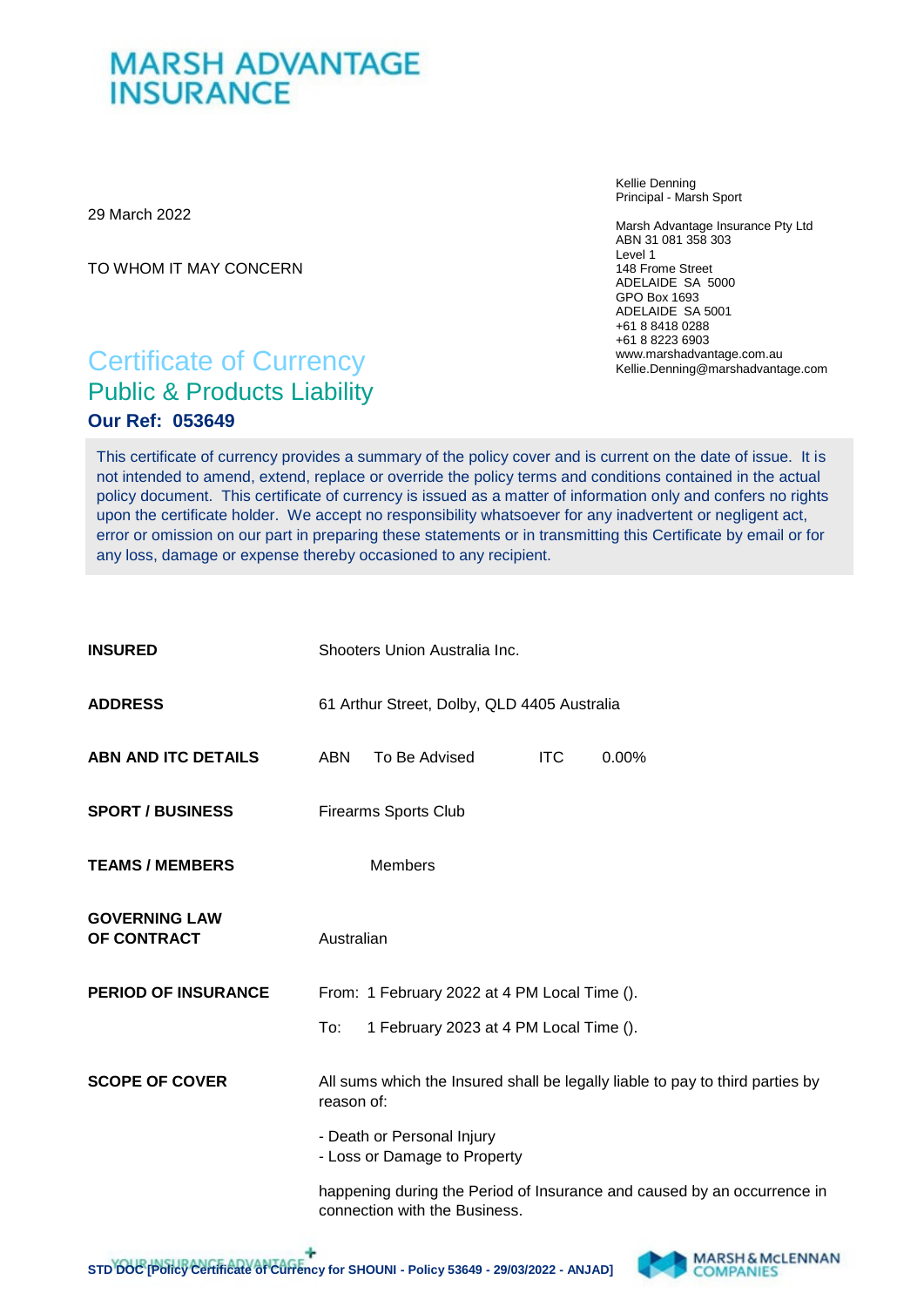|                                                | <b>Products Liability</b>                    | \$20,000,000 any one occurrence and in the<br>aggregate                                                                                                                                                                                                                                                                                                                                                                                                                                                                                                                                                                              |                                                |  |  |  |
|------------------------------------------------|----------------------------------------------|--------------------------------------------------------------------------------------------------------------------------------------------------------------------------------------------------------------------------------------------------------------------------------------------------------------------------------------------------------------------------------------------------------------------------------------------------------------------------------------------------------------------------------------------------------------------------------------------------------------------------------------|------------------------------------------------|--|--|--|
|                                                | <b>Excess</b>                                | Nil                                                                                                                                                                                                                                                                                                                                                                                                                                                                                                                                                                                                                                  |                                                |  |  |  |
|                                                |                                              | Part 2: Professional Indemnity                                                                                                                                                                                                                                                                                                                                                                                                                                                                                                                                                                                                       |                                                |  |  |  |
|                                                |                                              | \$2,000,000 any one claim and in the aggregate                                                                                                                                                                                                                                                                                                                                                                                                                                                                                                                                                                                       |                                                |  |  |  |
|                                                | <b>Excess</b>                                | Nil                                                                                                                                                                                                                                                                                                                                                                                                                                                                                                                                                                                                                                  |                                                |  |  |  |
|                                                | <b>Retroactive Date</b>                      | 1/02/2019                                                                                                                                                                                                                                                                                                                                                                                                                                                                                                                                                                                                                            |                                                |  |  |  |
|                                                | claim and in the aggregate)                  | Part 3: Management Liability (Limits as per those shown below any one                                                                                                                                                                                                                                                                                                                                                                                                                                                                                                                                                                |                                                |  |  |  |
|                                                | Directors and Officers                       |                                                                                                                                                                                                                                                                                                                                                                                                                                                                                                                                                                                                                                      | \$2,000,000                                    |  |  |  |
|                                                | <b>Officers Bearers</b>                      | \$2,000,000                                                                                                                                                                                                                                                                                                                                                                                                                                                                                                                                                                                                                          |                                                |  |  |  |
|                                                | <b>Trustee Liability</b>                     | \$2,000,000                                                                                                                                                                                                                                                                                                                                                                                                                                                                                                                                                                                                                          |                                                |  |  |  |
|                                                | <b>Taxation Audit</b>                        | \$50,000                                                                                                                                                                                                                                                                                                                                                                                                                                                                                                                                                                                                                             |                                                |  |  |  |
|                                                |                                              | Crime/Fidelity                                                                                                                                                                                                                                                                                                                                                                                                                                                                                                                                                                                                                       |                                                |  |  |  |
|                                                |                                              | <b>Employment Practices</b>                                                                                                                                                                                                                                                                                                                                                                                                                                                                                                                                                                                                          |                                                |  |  |  |
|                                                |                                              | <b>Statutory Liability</b>                                                                                                                                                                                                                                                                                                                                                                                                                                                                                                                                                                                                           |                                                |  |  |  |
|                                                |                                              | Appearance at Official Investigations                                                                                                                                                                                                                                                                                                                                                                                                                                                                                                                                                                                                |                                                |  |  |  |
|                                                |                                              | <b>Heirs and Estates</b>                                                                                                                                                                                                                                                                                                                                                                                                                                                                                                                                                                                                             |                                                |  |  |  |
|                                                |                                              | Automatic Reinstatement of Indemnity Limit                                                                                                                                                                                                                                                                                                                                                                                                                                                                                                                                                                                           |                                                |  |  |  |
|                                                | <b>Discovery Period</b>                      | Included                                                                                                                                                                                                                                                                                                                                                                                                                                                                                                                                                                                                                             |                                                |  |  |  |
|                                                | <b>Outside Directorship Cover</b>            |                                                                                                                                                                                                                                                                                                                                                                                                                                                                                                                                                                                                                                      | Included                                       |  |  |  |
|                                                | New and Former Subsidiary                    |                                                                                                                                                                                                                                                                                                                                                                                                                                                                                                                                                                                                                                      | included<br>Included                           |  |  |  |
|                                                |                                              | Occupational Health and Safety                                                                                                                                                                                                                                                                                                                                                                                                                                                                                                                                                                                                       |                                                |  |  |  |
|                                                | <b>Public Relations Cover</b>                |                                                                                                                                                                                                                                                                                                                                                                                                                                                                                                                                                                                                                                      | \$100,000                                      |  |  |  |
|                                                | Pollution<br><b>Continuous Cover</b>         |                                                                                                                                                                                                                                                                                                                                                                                                                                                                                                                                                                                                                                      | Included for Sudden and Unexpected<br>Included |  |  |  |
|                                                |                                              |                                                                                                                                                                                                                                                                                                                                                                                                                                                                                                                                                                                                                                      |                                                |  |  |  |
|                                                | <b>Management Liability Excess</b>           |                                                                                                                                                                                                                                                                                                                                                                                                                                                                                                                                                                                                                                      |                                                |  |  |  |
|                                                | <b>Standard Excess</b>                       |                                                                                                                                                                                                                                                                                                                                                                                                                                                                                                                                                                                                                                      | \$1,000                                        |  |  |  |
|                                                | Crime/Fidelity                               |                                                                                                                                                                                                                                                                                                                                                                                                                                                                                                                                                                                                                                      | Nil                                            |  |  |  |
|                                                | <b>Employment Practices</b>                  |                                                                                                                                                                                                                                                                                                                                                                                                                                                                                                                                                                                                                                      | Nil                                            |  |  |  |
|                                                | <b>Retroactive Date</b>                      |                                                                                                                                                                                                                                                                                                                                                                                                                                                                                                                                                                                                                                      | 1/02/2019                                      |  |  |  |
| <b>POLICY WORDING</b><br><b>AND CONDITIONS</b> |                                              | Association_Liability_Policy_Wording_11.18                                                                                                                                                                                                                                                                                                                                                                                                                                                                                                                                                                                           |                                                |  |  |  |
| <b>ENDORSEMENTS</b>                            | Firearm Shooting Clubs & Re-enactment Groups |                                                                                                                                                                                                                                                                                                                                                                                                                                                                                                                                                                                                                                      |                                                |  |  |  |
|                                                | 1.<br>2.<br>4.<br>5.<br>6.<br>or suppliers   | Includes Participation & Member to Member Liability cover<br>Warranted Insured complies with Federal and State Legislation and<br>Regulations in respect of all matters including firearm licensing,<br>handling, use and storage of firearms equipment, ammunition, gun<br>powder and range templates, firing rights, etc.<br>3. Warranted Guns only sold to licence holders<br>Warranted Club Rules & Guidelines must be adhered to<br>Warranted all products comply with Australian, USA or EU standards<br>Warranted all rights of recourse are maintained against manufacturers<br>7. Excludes error of design or specification |                                                |  |  |  |

Public Liability \$20,000,000 any one occurrence.